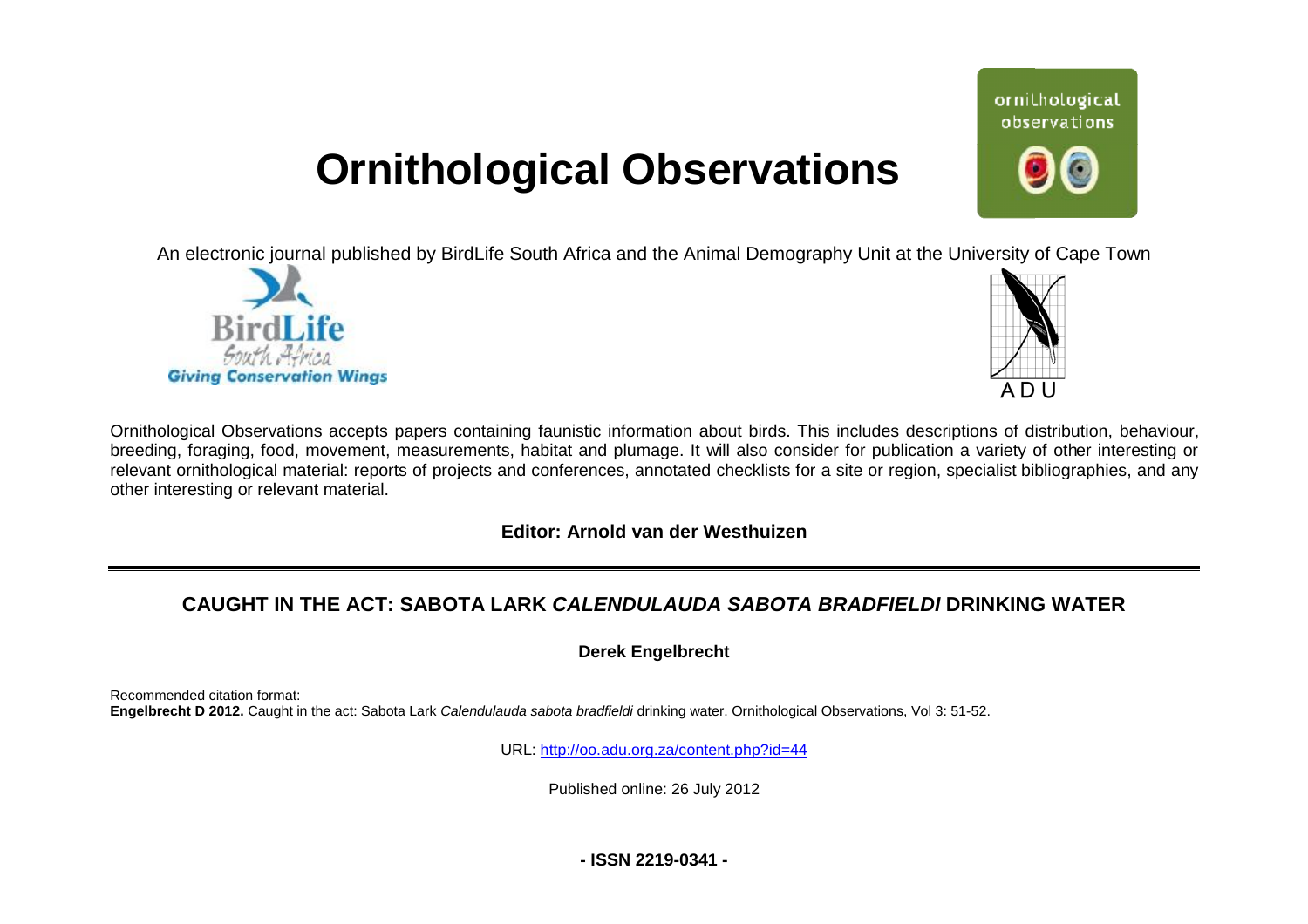## **CAUGHT IN THE ACT: SABOTA LARK CAUGHT IN THE ACT: SABOTA LARK<br>CALENDULAUDA SABOTA BRADFIELDI DRINKING WATER**

*Derek Engelbrecht\**

Department of Biodiversity, University of Limpopo, Private Bag X1106, Sovenga 0787 \* Corresponding author: **[engelbrechtd@ul.ac.za](mailto:engelbrechtd@ul.ac.za)** 

Most lark species are able to survive without drinking water. They do this by obtaining sufficient moisture through metabolic oxidation of their food, from moisture in their food, and/or by collecting dew on their food, from moisture in their food, and/or by collecting dew on<br>vegetation (de Juana *et al.* 2004; Donald 2004). There is a correlation between diet and the need to drink: those species that are predominantly insectivorous usually get enough water from their prey to obviate the need to drink water, whereas the low moisture content of seeds makes drinking water on a regular basis obligatory for the mainly granivorous species. However, even granivorous species can remain without water for long periods (de Juana *et al.* 2004) with a mixed diet fulfil their water requirements by subtle changes in the relative contributions of seeds and invertebrates in the diet. For example, the Dune Lark *Calendulauda erythrochlamys*  feeds on seeds in the early morning and switches to invertebrates towards late morning (Cox 1983). Furthermore, invertebrates seem towards late morning (Cox 1983). Furthermore, invertebrates seem<br>to become more important in the diet during times of drought. In short, larks seem to require very little water in their diet. eas the low moisture content<br>gular basis obligatory for the<br>ven granivorous species can<br>e Juana *et al.* 2004). Species l their water requirements by subtle changes in<br>ons of seeds and invertebrates in the diet. For<br>ark *Calendulauda erythrochlamys* preferentially

The Sabota Lark *Calendulauda sabota* has a mixed diet with seeds dominating its diet in the central Namib Desert (Willoughby 1971). There is not much known about its diet elsewhere in its range, but it appears to be primarily insectivorous (Engelbrecht, unpublished data). According to Willoughby (1971), the Sabota Lark has never been recorded drinking water and in several years of studying this been recorded drinking water and in several years of studying this<br>species in the east of its range, I have never recorded it drinking surface water either. I was therefore most surprised when I observed



**Fig 1 –** A Sabota Lark, *Calendulauda sabota bradfieldi* drinking water near Brandvlei, Northern Cape Province.

numerous Sabota Larks drinking water at a trough on the farm Dik Doorns Noord 30 (30°22'59"S, 20°35'14"E) near Brandvlei in the Northern Cape Province, South Africa from 23 23–26 September 2009 (Figure 1).

During this time I caught and ringed 10 individuals. The birds invariably arrived and departed alone after drinking. Although the majority of birds arrived mid-morning, they were recorded at various majority of birds arrived mid-morning, they were recorded at various<br>times of the day ranging from early morning to mid-afternoon during the time I was there. According to my knowledge this represents the first reported record of the Sabota Lark, albeit of the subspecies *Calendulauda sabota bradfieldi* drinking water.